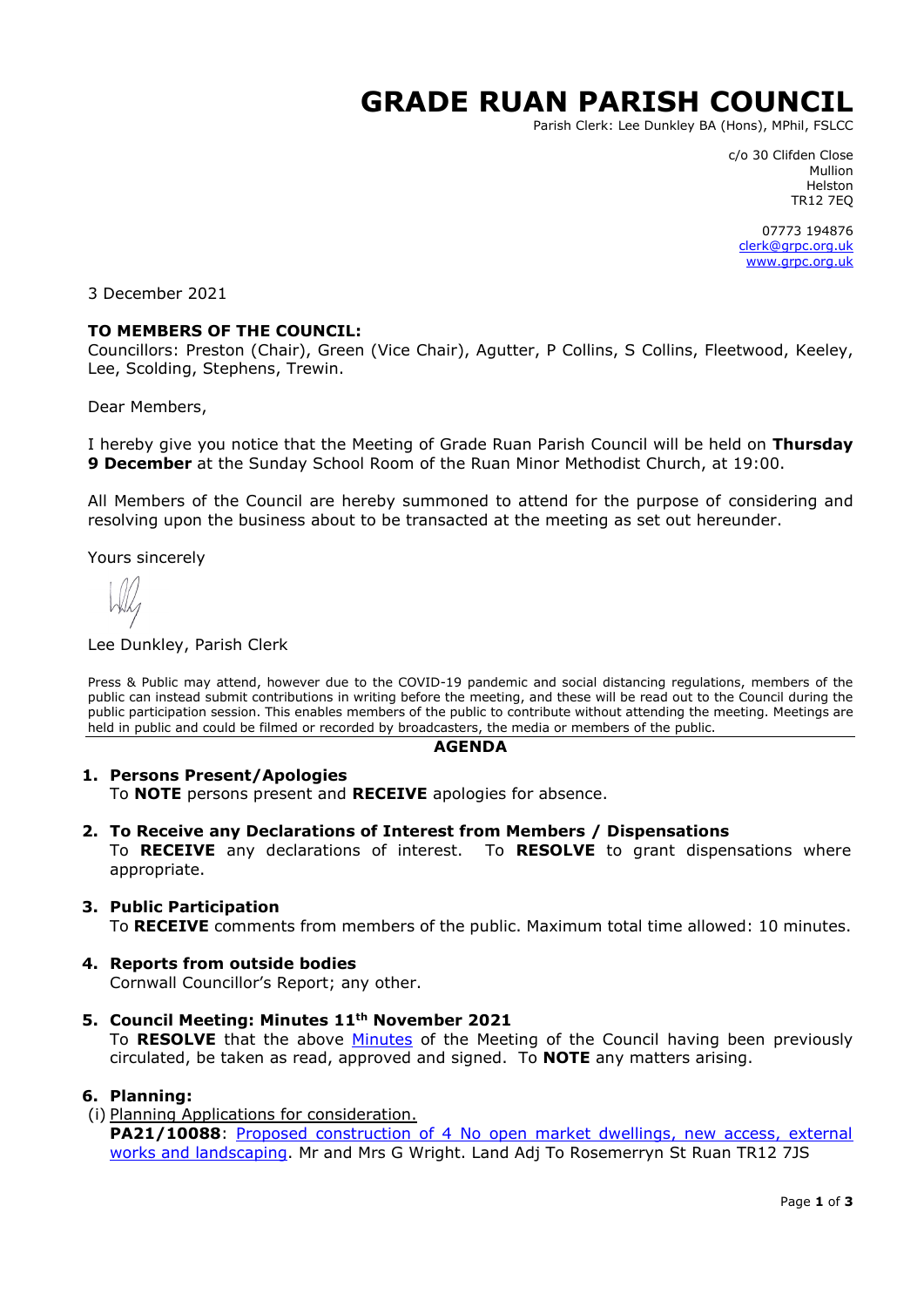**PA21/11037**: Application for Outline Planning Permission with all matters reserved for the [construction of a new dwelling.](https://planning.cornwall.gov.uk/online-applications/applicationDetails.do?activeTab=documents&keyVal=R238VFFGIS800&prevPage=inTray) Tim & Sandra Birchmore. Land Adj To 1 Ledra Close Ledra Close Cadgwith Ruan Minor TR12 7LD

**PA21/10912:** Proposed erection of 1 no. three-bay steel portal frame agricultural building on [an established 27 acre \(11 hectare\) grassland holding, in order to provide covered and secure](https://planning.cornwall.gov.uk/online-applications/applicationDetails.do?activeTab=documents&keyVal=R1XZA7FG0JQ00&prevPage=inTray)  [storage for the Applicant's agricultural machinery and fodder.](https://planning.cornwall.gov.uk/online-applications/applicationDetails.do?activeTab=documents&keyVal=R1XZA7FG0JQ00&prevPage=inTray) C M Richards Fir Tree Meadows Farm Worvas Lane Ruan Minor TR12 7LN

**PA21/11504**: Proposed construction of single adaptable and accessible bungalow with annexe [\(rural exception dwelling\).](https://planning.cornwall.gov.uk/online-applications/applicationDetails.do?activeTab=documents&keyVal=R2TEM0FGJAR00&prevPage=inTray) Andrew Dale. Land North West Of Chy An Delek St Ruan TR12 7JS

(ii) Planning Applications decided by the Planning Authority since the last meeting APPROVED:

- PA21/09844: Outline planning application with all matters reserved except access for the construction of a detached dwelling. Land Adj To Westie Way St Ruan Ruan Minor
- (iii) Preapplications, consultations and appeals
- **7. Grant Application: Grade Ruan Under 5s** To RECEIVE as above  $(1, 2, 3, 4)$  $(1, 2, 3, 4)$  $(1, 2, 3, 4)$  $(1, 2, 3, 4)$  for £1,000 towards heating. To RESOLVE a course of action.
- **8. Finance report and payments** To **RESOLVE** to adopt the Finance Reports and authorise payments (forthcoming).

## **9. Reserves**

To **RESOLVE** to confirm Earmarked and [General Reserve](https://www.grpc.org.uk/files/3516/3853/4328/Item_9_-_Reserves_30_Nov.pdf) levels.

## **10.Budget 2022/23**

To **RECEIVE** input from the Finance Working Group and to **CONSIDER** as above. To **RESOLVE**  to set the [budget for 2022/23](https://www.grpc.org.uk/files/6216/3853/4597/Item_10_-_Budget_2022-23.pdf) or otherwise defer until the next meeting.

**11.Poppy Appeal Letter of Thanks** To **RECEIVE** [as above.](https://www.grpc.org.uk/files/2416/3852/3219/Item_10_-_Poppy_Appeal_letter.pdf)

#### **12.Christmas Trees**

To **RESOLVE** to fund for Cadgwith and Ruan Minor per previous years.

#### **13.Full Council normal meeting dates**

To **CONSIDER** adjusting normal meeting dates from the second Thursday in the month to an alternative. To **RESOLVE** a course of action.

# **14.Update: Working groups**

To **RECEIVE** as above on housing and Cornwall Council survey.

- **15.Update: Council laptop damage and replacement** To **RECEIVE** an update as above.
- **16.Update: Cycle hoop project** To **RECEIVE** as above.

#### **17.Update: Play Area repairs**

To **RECEIVE** any feedback as above from the contractor, and to **NOTE** repairs have also been directed to the pedestrian gate.

## **18.Footpaths, Highways; Tree wardens report.**

a) To **RECEIVE** an update from Cllr Fleetwood on the wayleave agreement [\(1,](https://www.grpc.org.uk/files/9816/3613/0352/Item_16b_-_Grade-Ruan_PC_WL.pdf) [2\)](https://www.grpc.org.uk/files/8116/3613/0390/Item_16b_-_WL_Plan.pdf) with Western Power Distribution relating to Ruan Minor Recreation Ground.